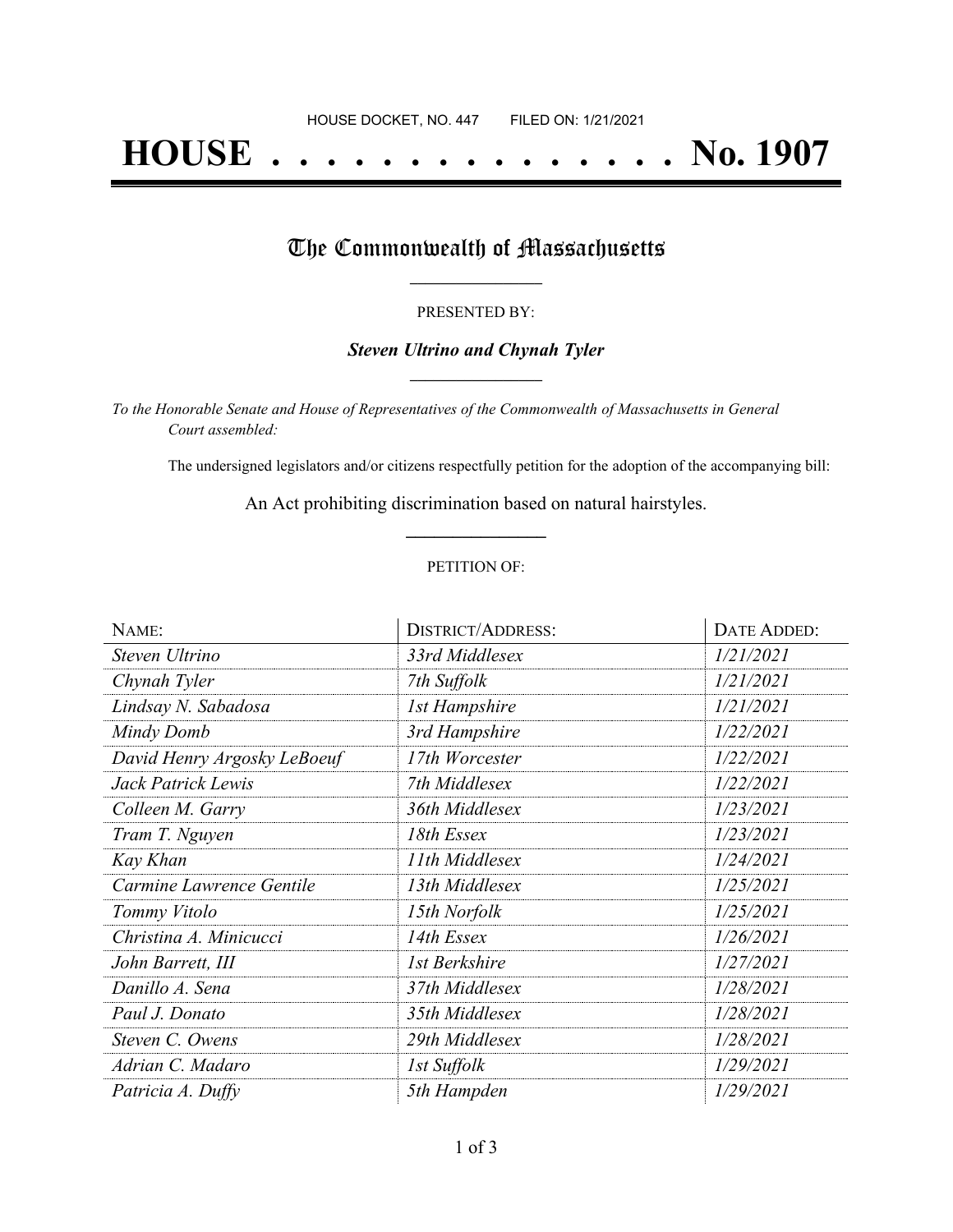| Christine P. Barber         | 34th Middlesex                  | 2/2/2021        |
|-----------------------------|---------------------------------|-----------------|
| <b>Bud L. Williams</b>      | 11th Hampden                    | 2/3/2021        |
| Kathleen R. LaNatra         | 12th Plymouth                   | 2/9/2021        |
| Peter Capano                | 11th Essex                      | 2/10/2021       |
| Kip A. Diggs                | 2nd Barnstable                  | 2/12/2021       |
| Susan L. Moran              | <b>Plymouth and Barnstable</b>  | 2/12/2021       |
| Timothy R. Whelan           | <b>1st Barnstable</b>           | 2/15/2021       |
| Steven G. Xiarhos           | 5th Barnstable                  | 2/16/2021       |
| Daniel R. Carey             | 2nd Hampshire                   | 2/19/2021       |
| Tami L. Gouveia             | 14th Middlesex                  | 2/22/2021       |
| Erika Uyterhoeven           | 27th Middlesex                  | 2/22/2021       |
| Thomas M. Stanley           | 9th Middlesex                   | 2/23/2021       |
| Lori A. Ehrlich             | 8th Essex                       | 2/24/2021       |
| Dylan A. Fernandes          | Barnstable, Dukes and Nantucket | 2/24/2021       |
| Michael S. Day              | 31st Middlesex                  | 2/25/2021       |
| Kevin G. Honan              | 17th Suffolk                    | 2/25/2021       |
| Kate Lipper-Garabedian      | 32nd Middlesex                  | 2/26/2021       |
| Sean Garballey              | 23rd Middlesex                  | 2/26/2021       |
| Sarah K. Peake              | 4th Barnstable                  | 2/26/2021       |
| Angelo L. D'Emilia          | 8th Plymouth                    | 2/26/2021       |
| Orlando Ramos               | 9th Hampden                     | 2/26/2021       |
| Andres X. Vargas            | 3rd Essex                       | 2/26/2021       |
| Michelle M. DuBois          | 10th Plymouth                   | 2/26/2021       |
| Daniel J. Ryan              | 2nd Suffolk                     | 3/5/2021        |
| Bradley H. Jones, Jr.       | 20th Middlesex                  | 3/9/2021        |
| Sal N. DiDomenico           | Middlesex and Suffolk           | 3/18/2021       |
| Walter F. Timilty           | Norfolk, Bristol and Plymouth   | 3/29/2021       |
| <b>Brandy Fluker Oakley</b> | 12th Suffolk                    | <i>4/6/2021</i> |
| Marcos A. Devers            | 16th Essex                      | 4/13/2021       |
| Carolyn C. Dykema           | 8th Middlesex                   | 5/11/2021       |
| Meghan Kilcoyne             | 12th Worcester                  | 5/13/2021       |
| David T. Vieira             | 3rd Barnstable                  | 5/18/2021       |
| Natalie M. Blais            | <b>1st Franklin</b>             | 5/26/2021       |
| Patrick M. O'Connor         | Plymouth and Norfolk            | 7/6/2021        |
| Mike Connolly               | 26th Middlesex                  | 7/27/2021       |
| Vanna Howard                | 17th Middlesex                  | 7/27/2021       |
| Adam J. Scanlon             | 14th Bristol                    | 7/29/2021       |
| <b>Edward R. Philips</b>    | 8th Norfolk                     | 7/29/2021       |
| Rebecca L. Rausch           | Norfolk, Bristol and Middlesex  | 7/29/2021       |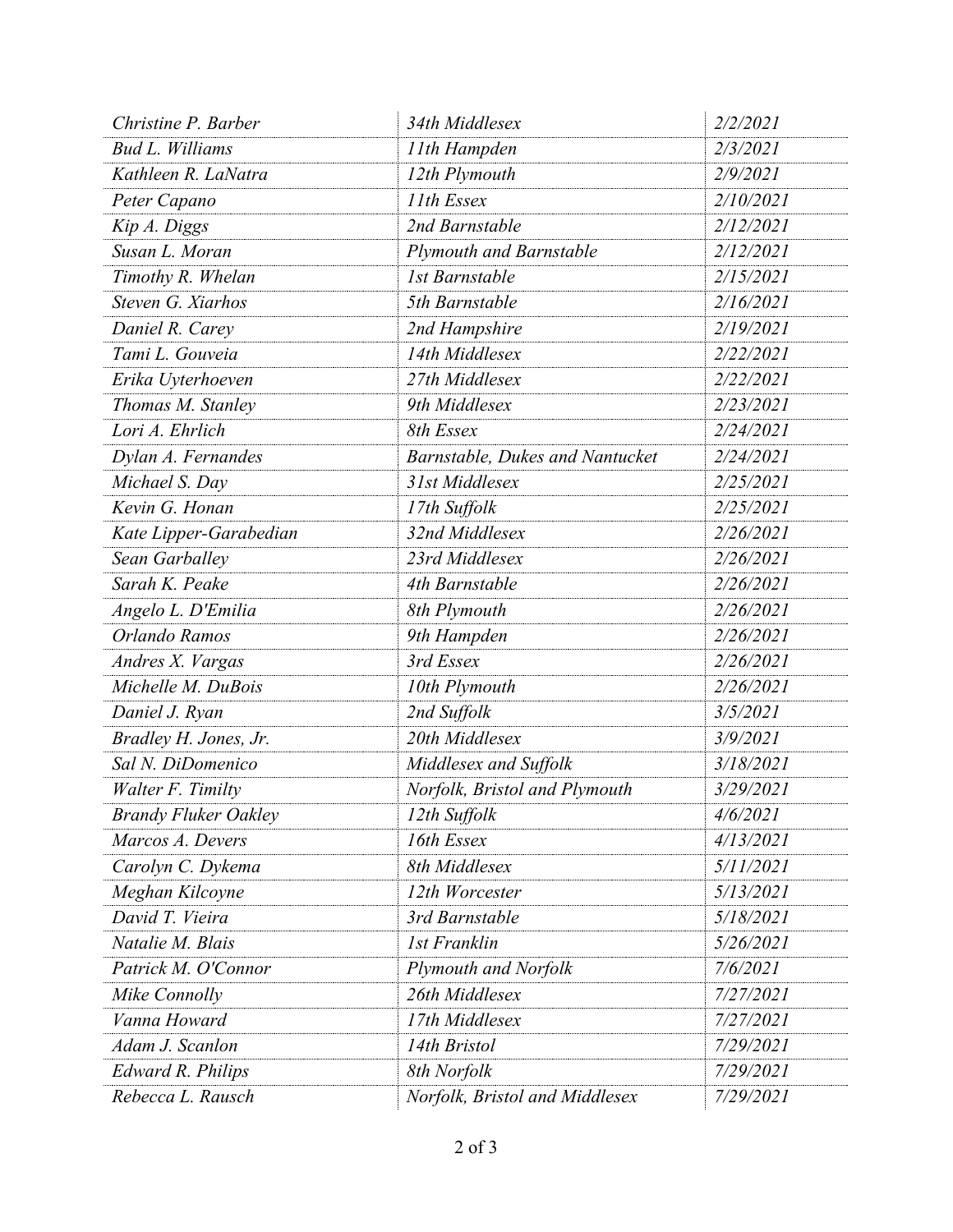| Nika C. Elugardo      | 15th Suffolk                       | 7/29/2021  |
|-----------------------|------------------------------------|------------|
| Natalie M. Higgins    | 4th Worcester                      | 8/2/2021   |
| William C. Galvin     | 6th Norfolk                        | 8/4/2021   |
| Tricia Farley-Bouvier | 3rd Berkshire                      | 9/2/2021   |
| Mary S. Keefe         | 15th Worcester                     | 11/23/2021 |
| Lydia Edwards         | <b>First Suffolk and Middlesex</b> | 1/29/2022  |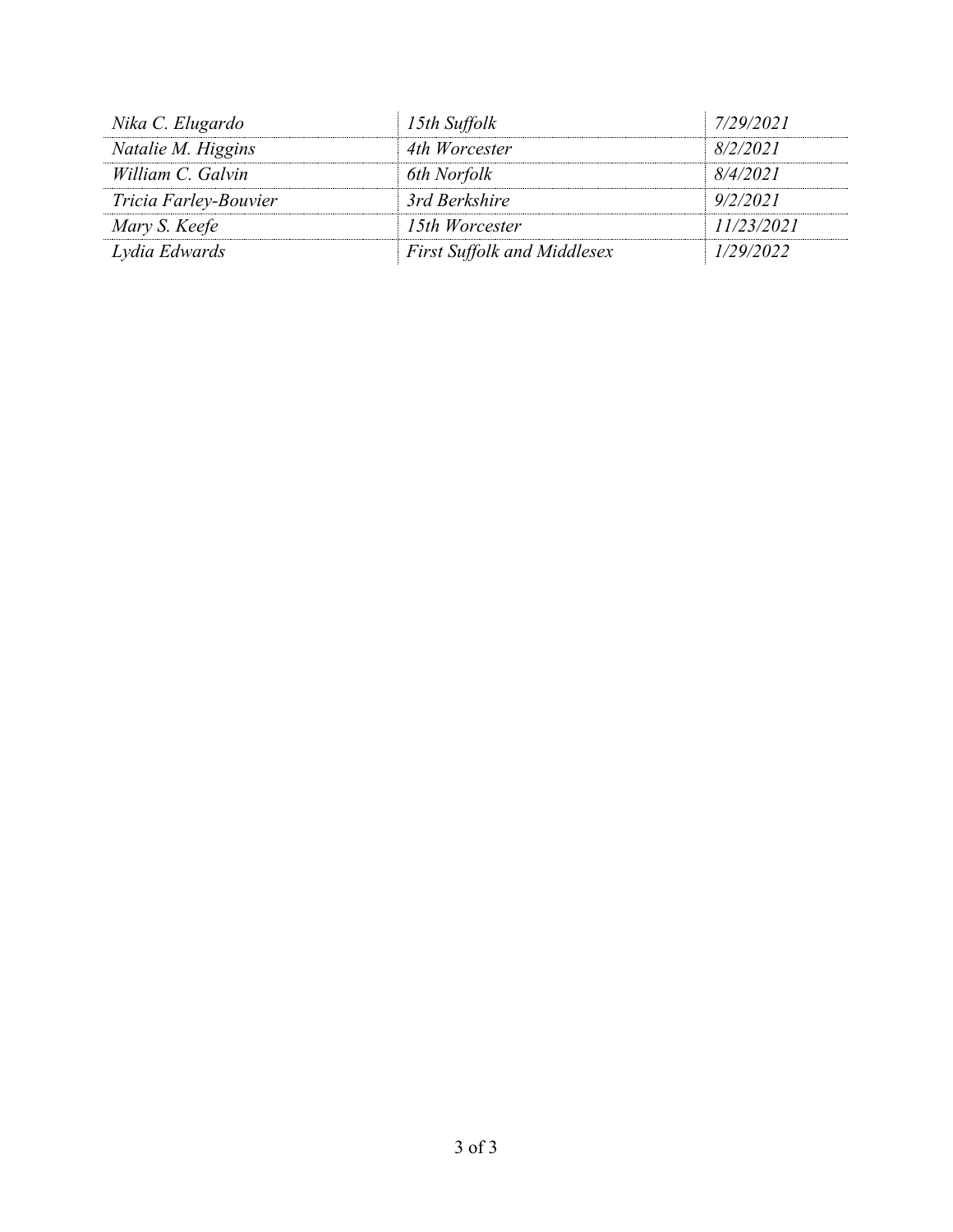#### HOUSE DOCKET, NO. 447 FILED ON: 1/21/2021

## **HOUSE . . . . . . . . . . . . . . . No. 1907**

By Representatives Ultrino of Malden and Tyler of Boston, a petition (accompanied by bill, House, No. 1907) of Steven Ultrino, Chynah Tyler and others relative to prohibiting discrimination based on natural hairstyles. The Judiciary.

### [SIMILAR MATTER FILED IN PREVIOUS SESSION SEE HOUSE, NO. *4930* OF 2019-2020.]

## The Commonwealth of Massachusetts

**In the One Hundred and Ninety-Second General Court (2021-2022) \_\_\_\_\_\_\_\_\_\_\_\_\_\_\_**

**\_\_\_\_\_\_\_\_\_\_\_\_\_\_\_**

An Act prohibiting discrimination based on natural hairstyles.

Be it enacted by the Senate and House of Representatives in General Court assembled, and by the authority *of the same, as follows:*

#### 1 SECTION 1. Section 7 of chapter 4 of the General Laws, as most recently amended by

2 section 3 of chapter 124 of the acts of 2020, is hereby further amended by adding the following

3 clause:-

4 Sixty-second, "Natural hairstyle", shall mean hair texture, hair type and protective

5 hairstyles, which shall include, but not be limited to, protective hairstyles such as braids, locks,

6 twists and other formations.

7 SECTION 2. Section 32 of chapter 22C of the General Laws, as appearing in the 2018 8 Official Edition, is hereby amended by inserting after the word "racial", in line 12, the following 9 words:- , natural hairstyle.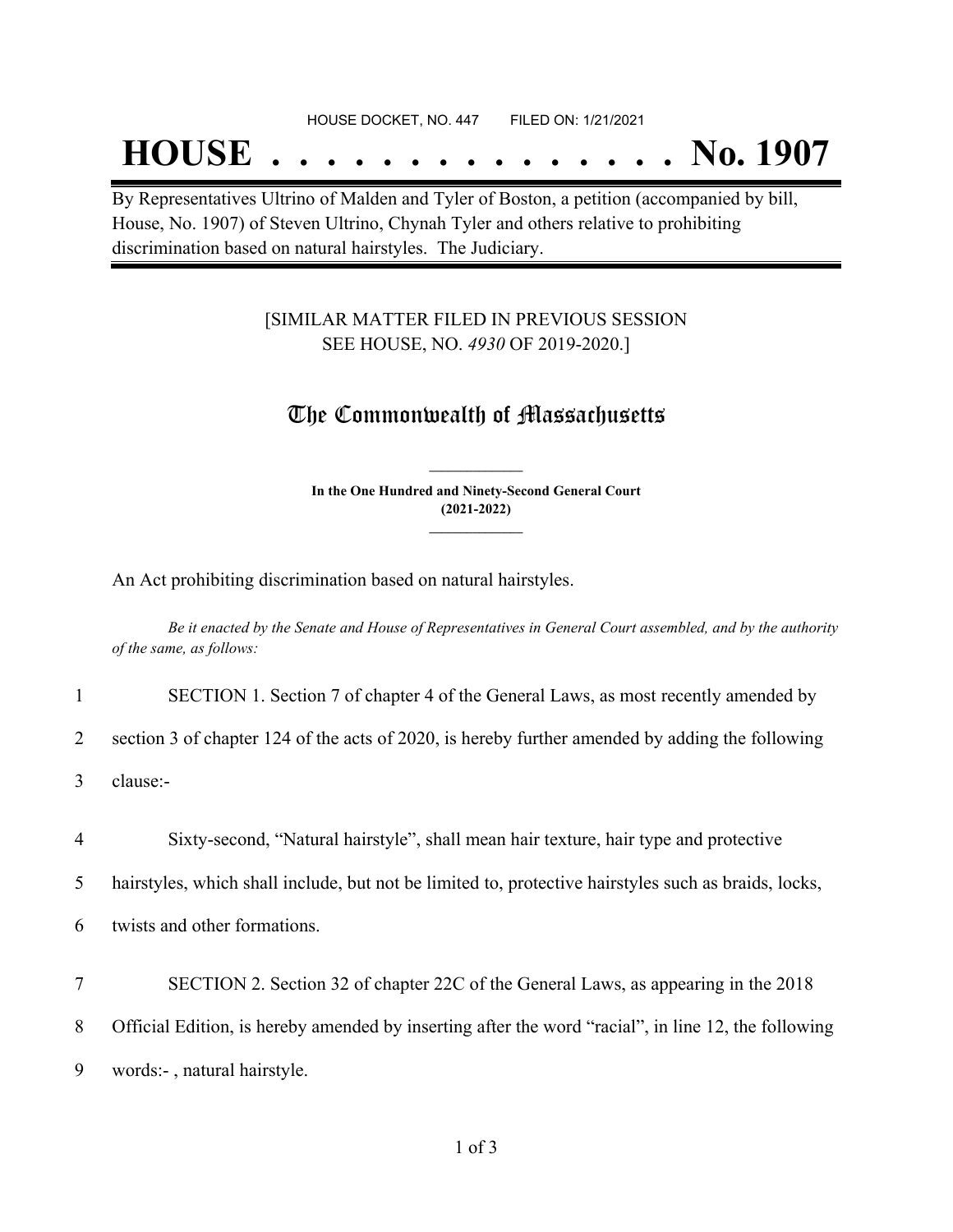| 10 | SECTION 3. Chapter 71 of the General Laws is hereby amended by inserting after                       |
|----|------------------------------------------------------------------------------------------------------|
| 11 | section 1C, as so appearing, the following section:-                                                 |
| 12 | Section 1D. No school district, school committee, public school or nonsectarian school               |
| 13 | shall adopt or implement a policy or code that impairs or prohibits natural hairstyles.              |
| 14 | The department of elementary and secondary education shall provide written guidance                  |
| 15 | for the administration of this section.                                                              |
| 16 | SECTION 4. Section 37O of said chapter 71, as so appearing, is hereby amended by                     |
| 17 | inserting after the word "color", in line 137, the following words:-, natural hairstyle.             |
| 18 | SECTION 5. Section 89 of said chapter 71, as so appearing, is hereby amended by                      |
| 19 | inserting after the word "color", in lines 98 and 348, in each instance, the following words:-,      |
| 20 | natural hairstyle.                                                                                   |
| 21 | SECTION 6. Section 5 of chapter 76 of the General Laws, as so appearing, is hereby                   |
| 22 | amended by inserting after the word "color", in line 11, the following words:-, natural hairstyle.   |
| 23 | SECTION 7. Section 12B of said chapter 76, as so appearing, is hereby amended by                     |
| 24 | inserting after the word "color", in line 195, the following words:-, natural hairstyle.             |
| 25 | SECTION 8. Section 3 of chapter 151B of the General Laws, as so appearing, is hereby                 |
| 26 | amended by inserting after the word "color", in lines 17 and 63, in each instance, the following     |
| 27 | words:-, natural hairstyle.                                                                          |
| 28 | SECTION 9. Section 4 of said chapter 151B, as so appearing, is hereby amended by                     |
| 29 | inserting after the word "color", in lines 3, 186, 201, 209, 220, 229, 263, 291, 298, 308, 358, 366, |

of 3